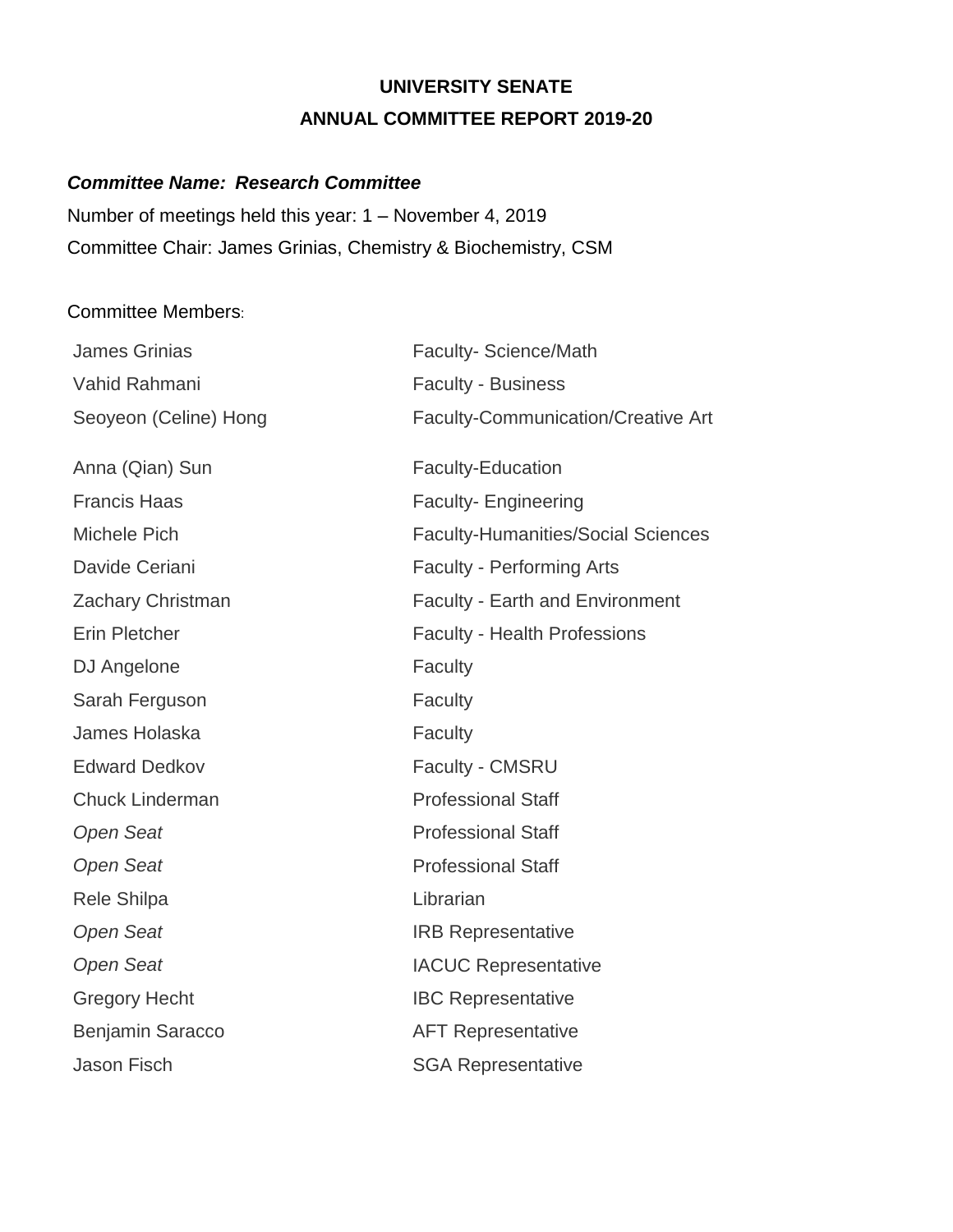#### *Purpose of/Charge to Committee:*

The research committee monitors research and research services on campus to identify and address issues of research interest. The committee makes recommendations for (I) promoting research and research awareness on campus; (II) meeting resource needs for research; and (III) establishing policies to ensure that research related issues on campus are addressed appropriately. The committee solicits, compiles and disseminates input from the campus community to ensure that the faculty, staff, students, and administration are aware of current research efforts, resources, and challenges.

#### *Summary of Activities this Year:*

The research committee activities were based on two key driving factors this year: (1) the suggestions and recommendations from the previous year's committee, and (2) Rowan's move to a "R2: High Research Activity" classification under the guidelines set by the Carnegie Commission on Higher Education. Many of the previous year's recommendations focused on working with the Division of University Research to expand funding and collaboration opportunities for members of the Rowan community. A number of new on-line and in-person workshops were held by the Division to educate members of the community of pursuing research funding. New opportunities related to the Camden Health Research Initiative encouraged collaborative efforts across all three Rowan University campuses as well.

During the committee's major planning meeting in November 2019, a number of key research-related issues that need to be resolved on campus were identified with the move to "R2", including identifying the ultimate goals for both the research and educational cultures of Rowan. Key concerns related to procurement and technology needs for active researchers were expressed my members of colleges across campus. To help resolve some of these issues, the Research Committee Chair and the President of the Senate met with representatives from the Purchasing Office and Information Resources & Technology to better understand their processes and provide suggestions that would make research-related efforts on campus easier to perform. Communication from these offices to research-active faculty members was still identified as a challenge to overcome.

One of the committee's key responsibilities is to coordinate the review of grants to Rowan's SEED internal funding mechanism. Unfortunately, due to issues related to the COVID-19 crisis, no SEED awards will be granted during the 2020 cycle. When funding is reinstated with this program, new methods for reporting the outcomes of funded SEED grants will be developed in collaboration with the Division of University Research.